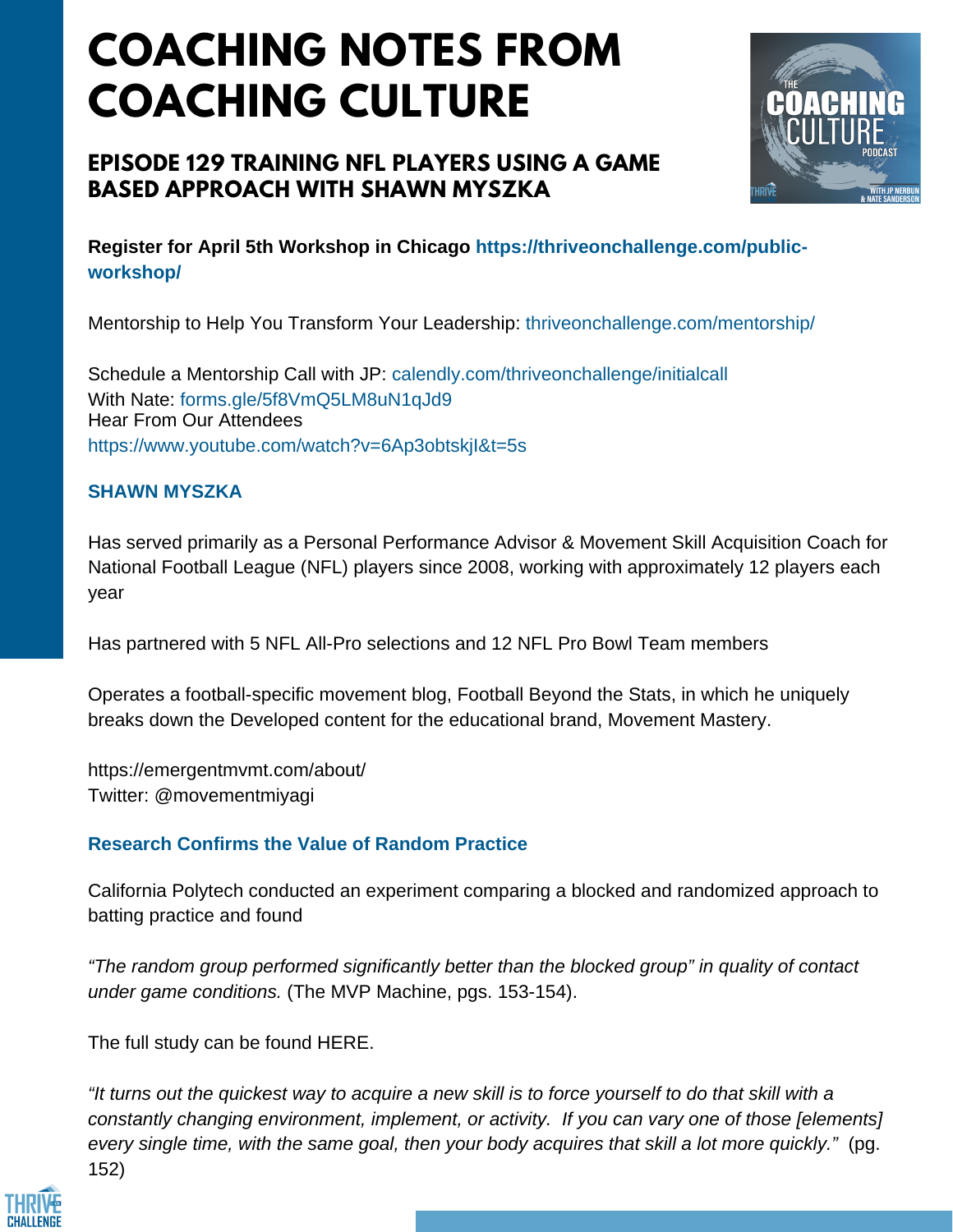# **COACHING NOTES FROM COACHING CULTURE**

# **EPISODE 129 TRAINING NFL PLAYERS USING A GAME BASED APPROACH WITH SHAWN MYSZKA**



A baseball example is to use different-sized or weighted balls to make each throw feel slightly different "which forces the player's mind to be active and his body to adapt" (pg. 153).

## **Training an NFL Tight End to Play Special Teams**

The first step is breaking the game into snippets - individual parts of the game that can be used to create a new challenge (such as open field tackling or tracking a punt in the air).

Each special teams play consists of a sequence of skills: blocking - release from the line of scrimmage - tracking the ball / returner - pursuit / tackling. When evaluating a player's ability we analyze each piece of the sequence, identify weaknesses, and create learning challenges to target that specific aspect of the play.

Cones do not present a living, breathing, problem for the player to solve as they would on any given Sunday.

## **Keys to Creating Learning Activities**

Key ingredients of our training activities include perception, thought (decision-making), and action coupled together in each problem the athlete must solve. The athlete must interact with these training challenges in the same way they would experience them in a game.

**The Search Process** includes accessing information from the environment (identifying teammates, defenders, space, objectives, etc) and incorporating that into live decision-making.

**Repetition Without Repetition** - We present problems to the individuals and allow them to adjust their solutions based on the game-like scenario. We do not want them to repeat the same solution, but attempt to vary the problem so they repeat the process of finding and executing a solution.

### **Three Areas of Constraints**

**Manipulating the Organism** refers to changing the composition of the player - we can't make 1.them instantly faster, stronger, or bigger though we can enhance their abilities by changing the rules of the game (for example, to simulate defending a fast-paced transition offense allow the scout team to run the ball up the court without throwing it in or dribbling to enhance their speed).